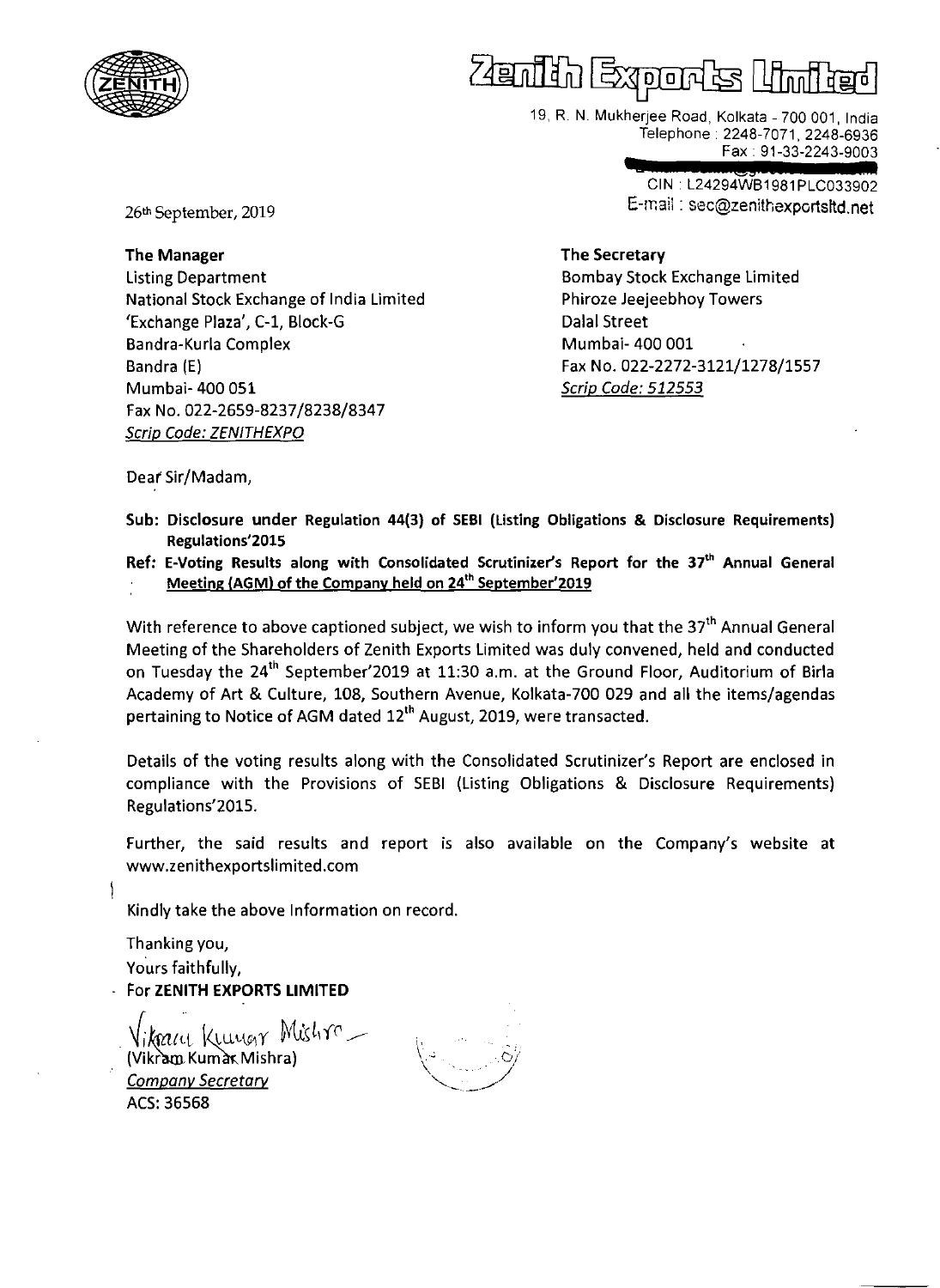AS IT **KUMAR LABH** 

B.Com.(H), ACS



# c/o **A. K. LABH & CO.**

Company Secretaries

40, Weston Street, 3rd Floor, Kolkata· 700 013 I() (033) 2221-9381, 4063-0236, Fax: (033) 2221-9381 (M): 97487-36545 e-mail: asit@aklabh.com / asit.labh1@gmail.com

Website: www.aklabh.com

## **CONSOLIDATED SCRUTINIZER'S REPORT**

[Pursuant to Section 108 of the Companies Act, 2013 and Rule 20 of the Companies (Management and Administration) Rules, 2014]

The Chairman of the 37<sup>th</sup> Annual General Meeting of Zenith Exports Limited 19, R. N. Mukherjee Road Kolkata - 700 001

#### Dear *Sir,*

 $\mathcal{S}_{\mathcal{S}}$ 

I, Asit Kumar Labh, Practicing Company Secretary (ACS - 32891 / CP - 14664) was appointed as the scrutinizer in connection with the  $37<sup>th</sup>$  Annual General Meeting of the members of "Zenith" *Exports Limited*" ("Company") held on Tuesday, 24<sup>th</sup> September, 2019 at the Ground Floor, Auditorium of Birla Academy of Art & Culture, 108, Southern Avenue, Kolkata - 700029 at II :30 A.M. for the purpose of scrutinizing the remote e-voting and voting through physical ballot process in a fair and transparent manner and ascertaining the requisite majority for the said voting as per the provisions of the Companies Act, 2013 and Rule 20 of the Companies (Management and Administration) Rules, 2014, as amended, on the resolutions referred to in this report.

The management of the Company is responsible to ensure the compliance with the requirements of the Companies Act, 2013 and Rules relating to remote e-voting and voting through physical ballot process on the resolutions contained in the Notice of the Annual General Meeting dated  $12<sup>th</sup>$  August, 2019. My responsibility as a scrutinizer for remote e-voting and voting through physical ballots is restricted to make Scrutinizer's Report of the votes cast "in favour" or "against" the resolutions, based on the reports generated from the e-voting system of National Securities Depository Limited (NSDL) and of voting through physical ballots as provided by Mis. C B Management Services (P) Limited, the agencies engaged by the Company to provide remote e-voting / physical ballot facilities.



Certified Filing Centre for e-filing under MCA-21, Registered by Ministry of Corporate Affairs. Govt. of India Centre for e-filing under MCA-21, Registered by Ministry of Corporate Affairs, Govt. of India<br>Certified Filing Centre for e-filing under ACES (Central Excise & Service Tax)

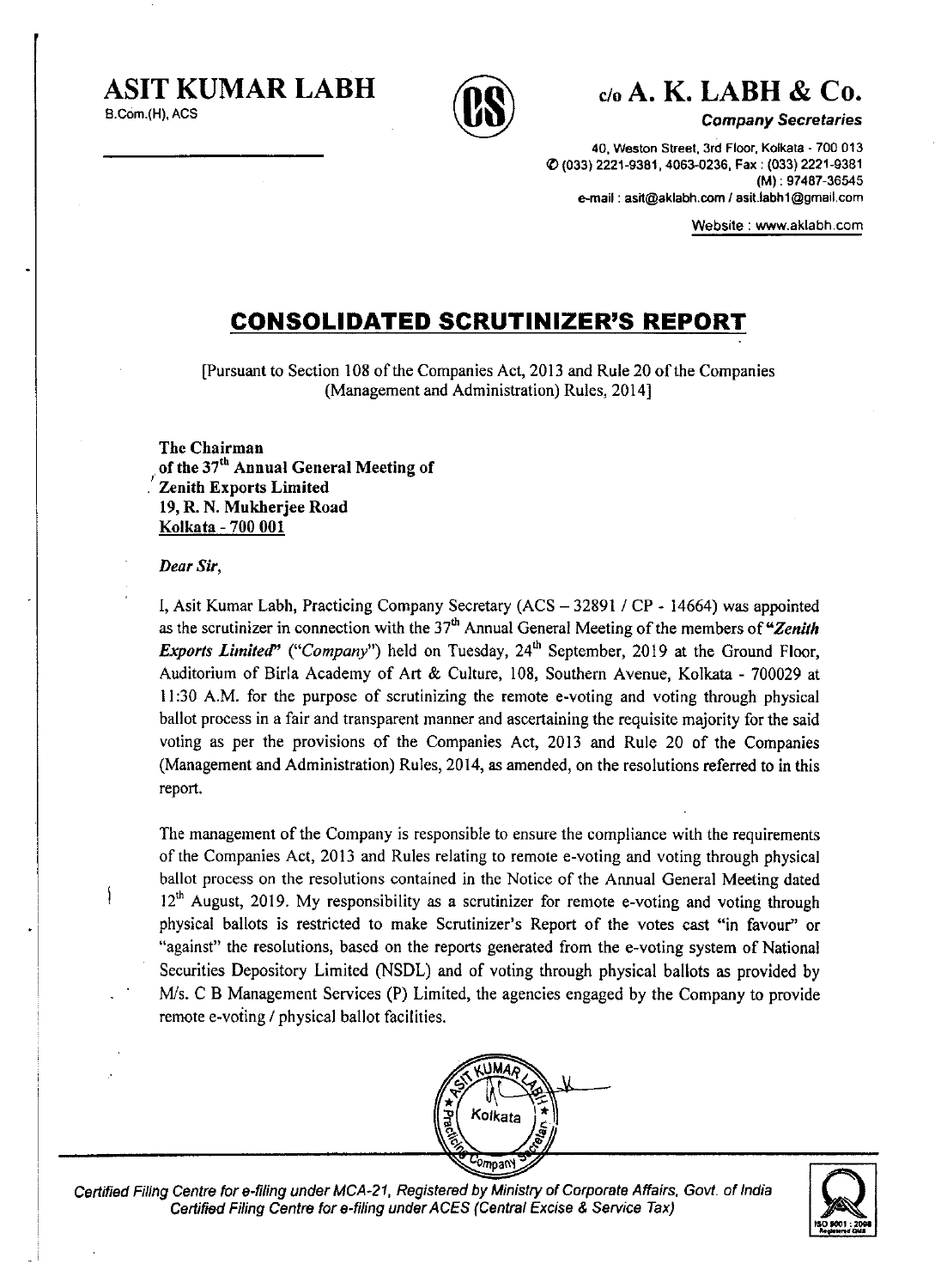I

j



**ASIT KUMAR LABH** c/o **A. K. LABH & Co.** 

**Company Secretaries** 

40, Weston Street, 3rd Floor, Koikata - 700 013 I/) (033) 2221-9381, 4063-0236, Fax: (033) 2221-9381 (M) : 97487-36545 e-mail: asil@aklabh.com/aslt.iabh1@gmail.com

Website: www.aklabh.com

I submit my report as under:

- 1. The remote e-voting period remained open from 9.00 A.M. IST on Saturday, the  $21^{st}$ September, 2019 up to 5.00 P.M. IST on Monday, the  $23^{rd}$  September, 2019,
- 2. The Shareholders holding shares as on the "cut off" date, i.e.  $17<sup>th</sup>$  September, 2019 were entitled to vote on the proposed 6 (Six) resolutions as mentioned in the Notice dated  $12<sup>th</sup>$ August, 2019 of the Annual General Meeting of the Company,
- 3. The Company has also distributed the physical ballot forms at the venue of the Annual General Meeting to enable the shareholders to cast the votes physically in case the same has not been casted by them through remote e-voting.
- 4. The locked ballot box was subsequently opened in my presence and polllballot papers were diligently scrutinized. The polUballot papers were reconciled with the records maintained by the Registrar and Share Transfer Agents of the Company and the authorizations/ proxies lodged with the Company.
- 5. The votes were unblocked on Tuesday, the  $24<sup>th</sup>$  September, 2019 around 01:35 P.M. after the completion of the Annual General Meeting in the presence of two witnesses, namely, Mrs. Anushree Dasgupta, residing at 28/N, Dwijen Mukherjee Road, Behala, Kolkata -700060 and Ms. Rachana Agarwal, residing at 162/2, Benaras Road, Salkia, Howrah - 711106 who are not in employment of the Company.
- 6. The ballots which were incomplete and/or which were otherwise found defective have been treated as invalid.
- 7. The combined result of the remote e-voting [EVEN: **111713]** and votes casted through physical ballot papers distributed at the AGM venue are as under:



Certified Filing Centre for e-filing under MCA-21. Registered by Ministry of Corporate Affairs, Govt. of India Certified Filing Centre for e-filing under ACES (Central Excise & Service Tax)

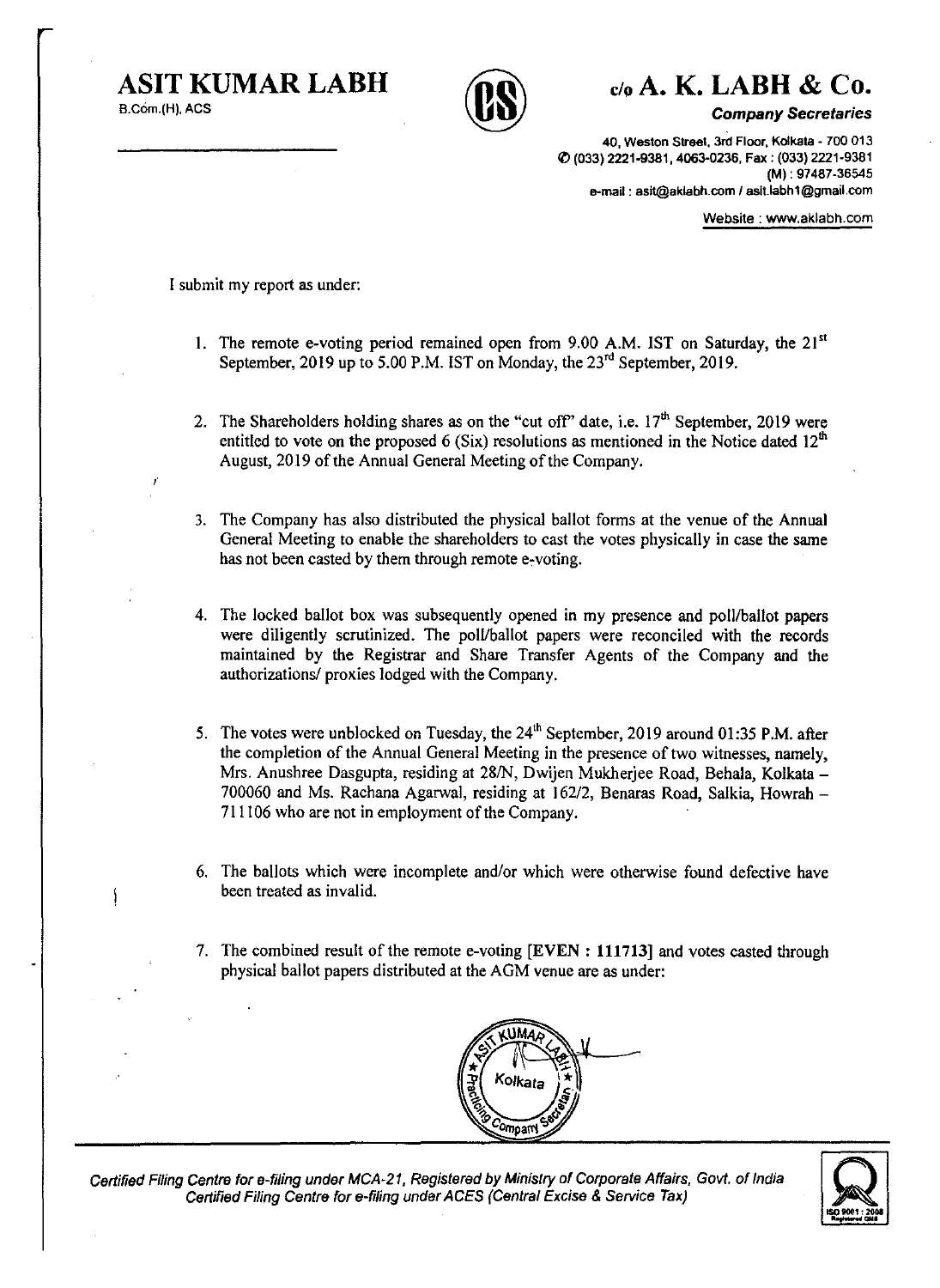١

-,





*Company Secretaries* 

40, Weston Street, 3rd Floor, Kolkata . 700 013 If) (033) 2221-9361, 4063-0236, Fax: (033) 2221-9361 (M): 97467·36545 e-mail: asit@aklabh.com / asit.labh1@gmail.com

Website: www.aklabh.com

#### *<;,4> ORDINARY BUSINESS:*

### a) Resolution **1**

To *receive, consider and adopt the Audited Standalane Financial Statements of the Company for the Financial Year ended* 31st *March, 2019, together with the Reports of the Board of Directors and Auditors thereon,* 

(i) *Voted in favour of the Resolution:* 

| Mode of voting   | Number of<br>Members voted | <b>Number of votes</b><br>cast by them | % of total<br>number of valid<br>votes cast |
|------------------|----------------------------|----------------------------------------|---------------------------------------------|
| Remote e-voting  | 59                         | 3392358                                |                                             |
| Voting by ballot |                            | 12                                     |                                             |
| Total            | 60                         | 3392370                                | 100.00%                                     |

(ii) *Voted against the Resolution:* 

| Mode of voting   | Number of<br><b>Members</b> voted | Number of votes<br>cast by them | % of total<br>number of<br>valid votes<br>cast |
|------------------|-----------------------------------|---------------------------------|------------------------------------------------|
| Remote e-voting  |                                   |                                 |                                                |
| Voting by ballot |                                   |                                 |                                                |
| Total            | o                                 | O                               | 0.00%                                          |

(iii) *Invalid Votes:* 

| Total number of<br>members whose votes<br>were declared invalid | <b>Total number of</b><br>votes cast by them |
|-----------------------------------------------------------------|----------------------------------------------|
|                                                                 |                                              |
|                                                                 | Kolkata                                      |
| r e-filing under MCA-21, Registered .                           |                                              |

Affairs, Govt. of India Certified Filing Centre for Certified Filing Centre for e-filing under ACES (Central Excise & Service Tax)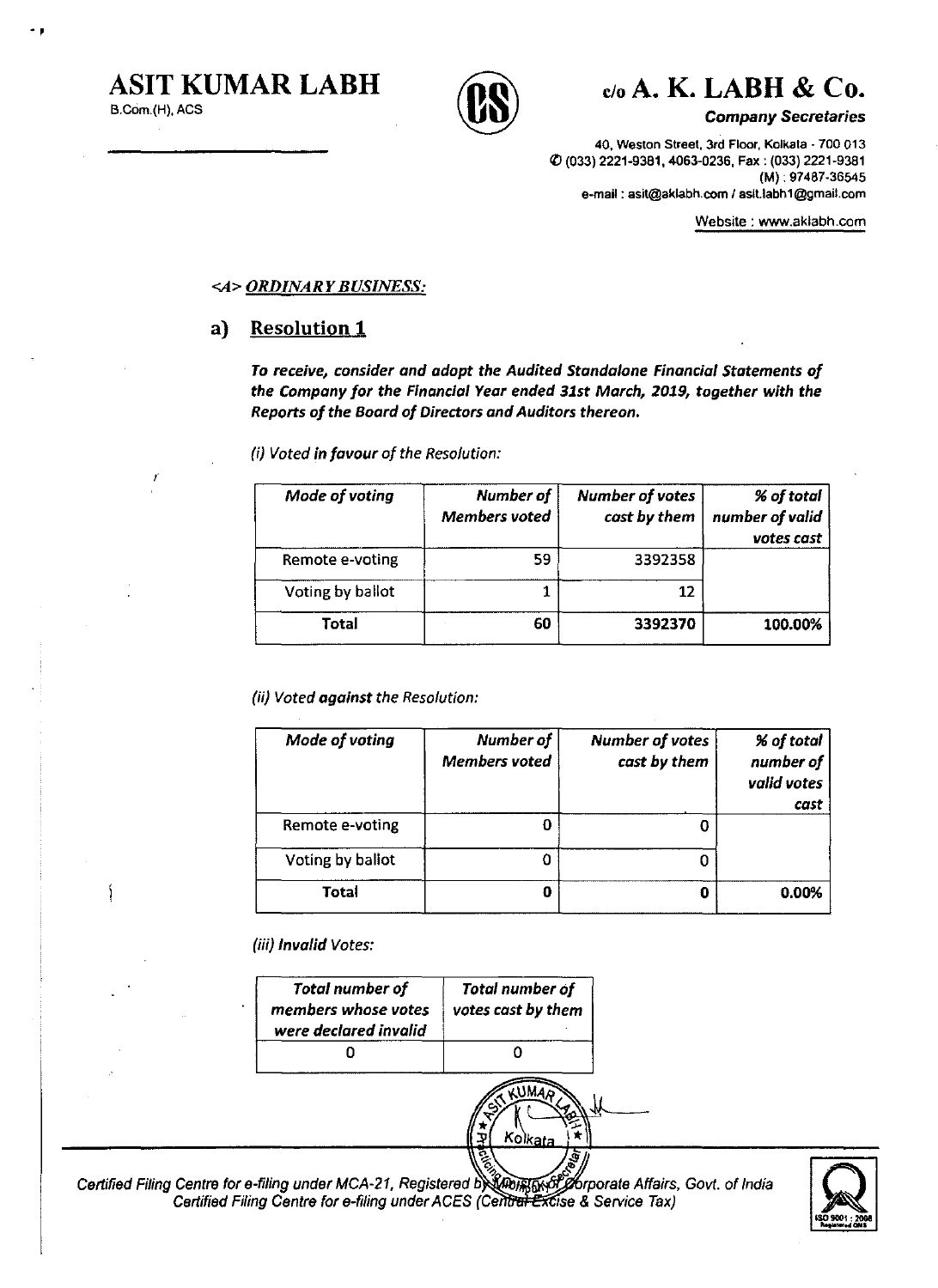Ì



# ASIT KUMAR LABH  $\cap$   $\cap$   $\circ$   $\circ$  A. K. LABH & Co.

Company Secretaries

40, Weston Street, 3rd Floor, Koikata - 700 013 If) (033) 2221-9381, 4063-0236, Fax: (033) 2221-9381 (M) : 97487-36545 e-mail : asit@aklabh.com / asit.labh1@gmail.com

Website: www.aklabh.com

## b) Resolution 2

To appoint a Director in place of Mrs. Urmila Loyalka (DIN: 00009266), who retires by rotation and, being eligible, offers herself for re-appointment

(i) Voted in favour of the Resolution:

| Mode of voting   | Number of<br><b>Members voted</b> | <b>Number of votes</b><br>cast by them | % of total<br>number of<br>valid votes<br>cast |
|------------------|-----------------------------------|----------------------------------------|------------------------------------------------|
| Remote e-voting  | 58                                | 2763208                                |                                                |
| Voting by ballot |                                   | 12                                     |                                                |
| Total            | 59                                | 2763220                                | 100.00%                                        |

(ii) Voted against the Resolution:

| Mode of voting   | Number of<br><b>Members</b> voted | Number of votes<br>cast by them | % of total<br>number of<br>valid votes<br>cast |
|------------------|-----------------------------------|---------------------------------|------------------------------------------------|
| Remote e-voting  |                                   |                                 |                                                |
| Voting by ballot |                                   |                                 |                                                |
| <b>Total</b>     |                                   | o                               | 0.00%                                          |

(iii) Invalid Votes:

| <b>Total number of</b><br>members whose votes<br>were declared invalid | <b>Total number of</b><br>votes cast by them |
|------------------------------------------------------------------------|----------------------------------------------|
|                                                                        |                                              |



Certified Filing Centre for e-filing under MCA-21, Registered by Ministry of Corporate Affairs, Govt. of India Centre for e-filing under MCA-21, Registered by Ministry of Corporate Affairs, Govt. of India<br>Certified Filing Centre for e-filing under ACES (Central Excise & Service Tax)

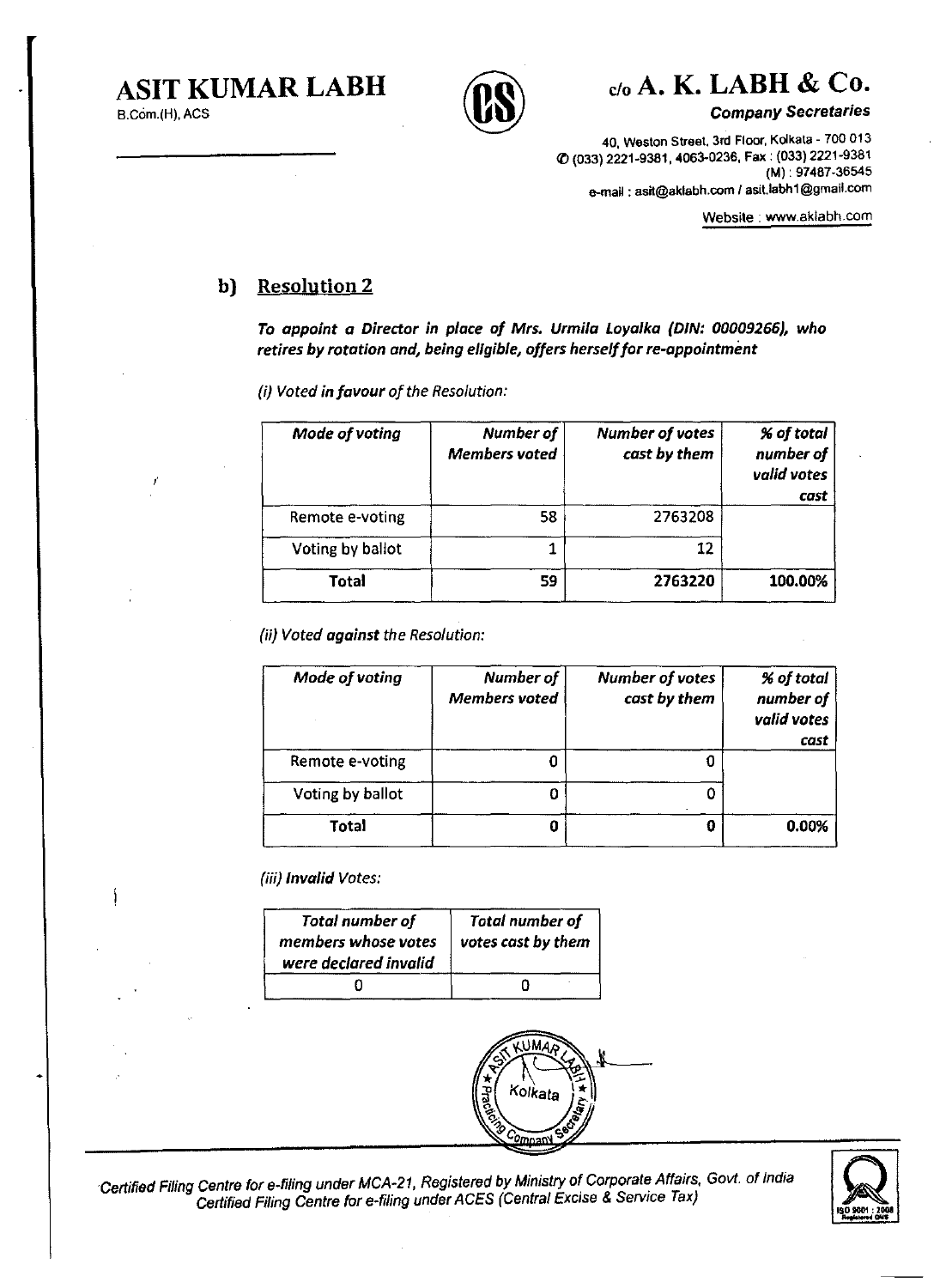ľ





Company Secretaries

40, Weston Street, 3rd Floor, Kolkata - 700 013 (() (033) 2221-9381, 4063-0236, Fax: (033) 2221-9381 (M) : 97487-36545 e-mail: asit@aklabh.com / asit.labh1@gmail.com

Website: www.aklabh.com

#### <*A>* SPECIAL BUSINESS:

## c) Resolution 3 : Ordinary Resolution

Appointment of Mr. Rabindra Kumar Sarawgee (DIN: 00559970), as Non-Executive Independent Director of the Company

(i) Voted in favour of the Resolution:

| Mode of voting   | Number of<br><b>Members voted</b> | Number of votes<br>cast by them | % of total<br>number of<br>valid votes<br>cast |
|------------------|-----------------------------------|---------------------------------|------------------------------------------------|
| Remote e-voting  | 59                                | 3392358                         |                                                |
| Voting by ballot |                                   | 12                              |                                                |
| Total            | 60                                | 3392370                         | 100.00%                                        |

(ii) Voted against the Resolution:

| Mode of voting   | Number of<br><b>Members voted</b> | <b>Number of votes</b><br>cast by them | % of total<br>number of<br>valid votes<br>cast |
|------------------|-----------------------------------|----------------------------------------|------------------------------------------------|
| Remote e-voting  |                                   | Ω                                      |                                                |
| Voting by ballot |                                   |                                        |                                                |
| Total            | Ð                                 | 0                                      | 0.00%                                          |

JMA

(iii) Invalid Votes:

| <b>Total number of</b><br>members whose votes<br>were declared invalid | <b>Total number of</b><br>votes cast by them |
|------------------------------------------------------------------------|----------------------------------------------|
|                                                                        |                                              |

Certified Filing Centre for e-filing under MCA-21, Registere $\chi$ g Minist Certified Filing Centre for e-filing under ACES (Seather orporate Affairs, *Govt.* of India **IS**<br>*I*Corporate Affairs, Govt. of India<br>Ise & Service Tax)<br> **ISO 9001 : 2001** 

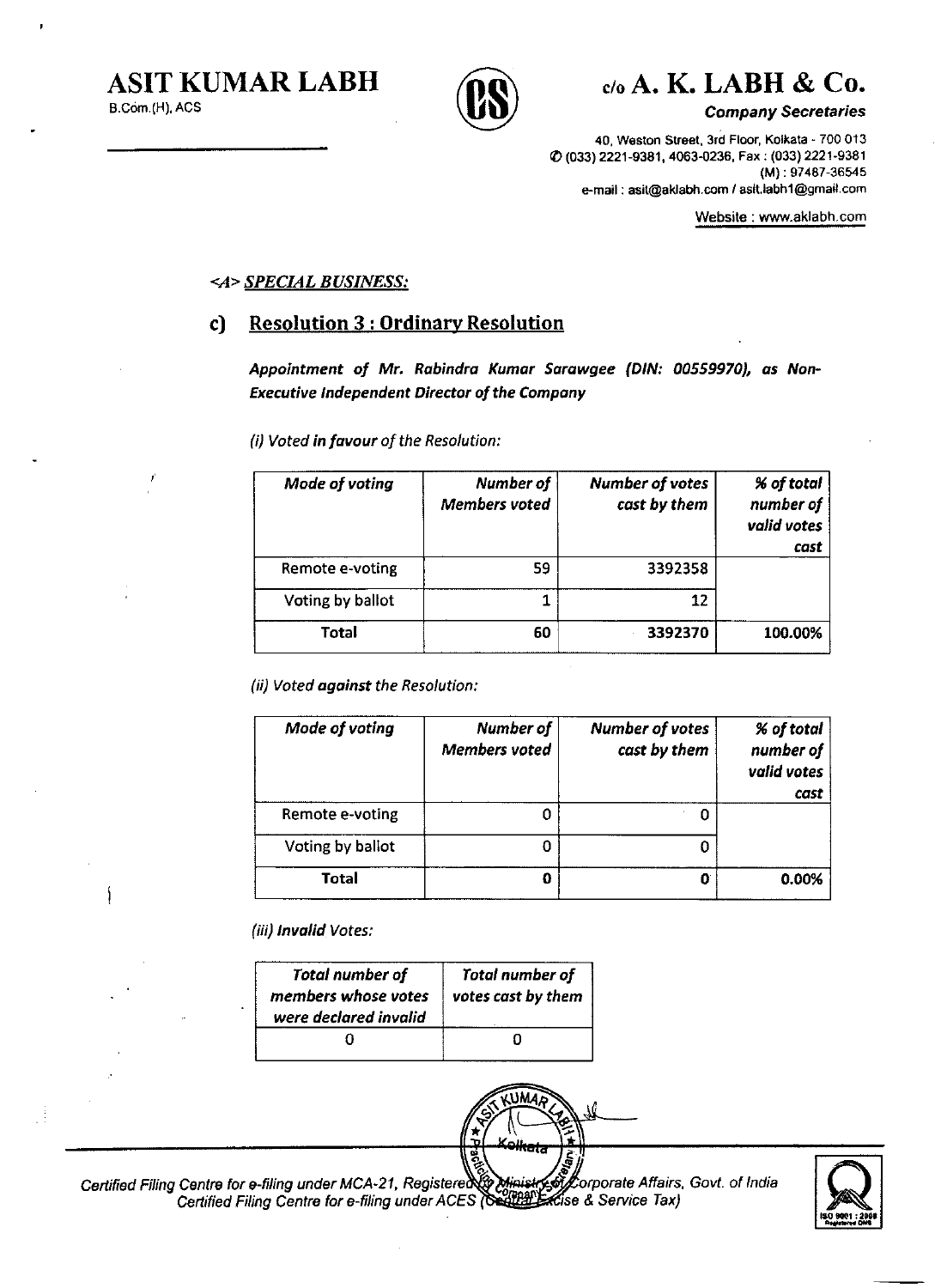Í

r





**Company Secretaries** 

40. Weston Street, 3rd Floor, Kolkata - 700 013 f{) (033) 2221·9381. 4063-0236. Fax: (033) 2221·9381 (M): 97487·36545 e-mail: asit@aklabh.com/asit.labhl@gmail.com

Website: www.aklabh.com

## **d)** Resolution 4 : Ordinary Resolution

Appointment of Mr. Surendra Bafna (DIN: 00127681), as Non-Executive Independent Director of the Company

(i) Voted in favour of the Resolution:

| Mode of voting   | Number of<br><b>Members voted</b> | Number of votes<br>cast by them | % of total<br>number of<br>valid votes<br>cast |
|------------------|-----------------------------------|---------------------------------|------------------------------------------------|
| Remote e-voting  | 59                                | 3392358                         |                                                |
| Voting by ballot |                                   | 12                              |                                                |
| Total            | 60                                | 3392370                         | 100.00%                                        |

(ii) Voted against the Resolution:

| Mode of voting   | Number of<br><b>Members</b> voted | Number of votes<br>cast by them | % of total<br>number of<br>valid votes<br>cast |
|------------------|-----------------------------------|---------------------------------|------------------------------------------------|
| Remote e-voting  |                                   |                                 |                                                |
| Voting by ballot |                                   |                                 |                                                |
| Total            |                                   | 0                               | 0.00%                                          |

(iii) Invalid Votes:

| Total number of<br>members whose votes<br>were declared invalid | Total number of<br>votes cast by them |
|-----------------------------------------------------------------|---------------------------------------|
|                                                                 |                                       |



Certified Filing Centre for e-filing under MCA-21, Registered by Ministry of Corporate Affairs, Govt. of India Centre for e-filing under MCA-21, Registered by Ministry of Corporate Affairs, Govt. of India<br>Certified Filing Centre for e-filing under ACES (Central Excise & Service Tax)

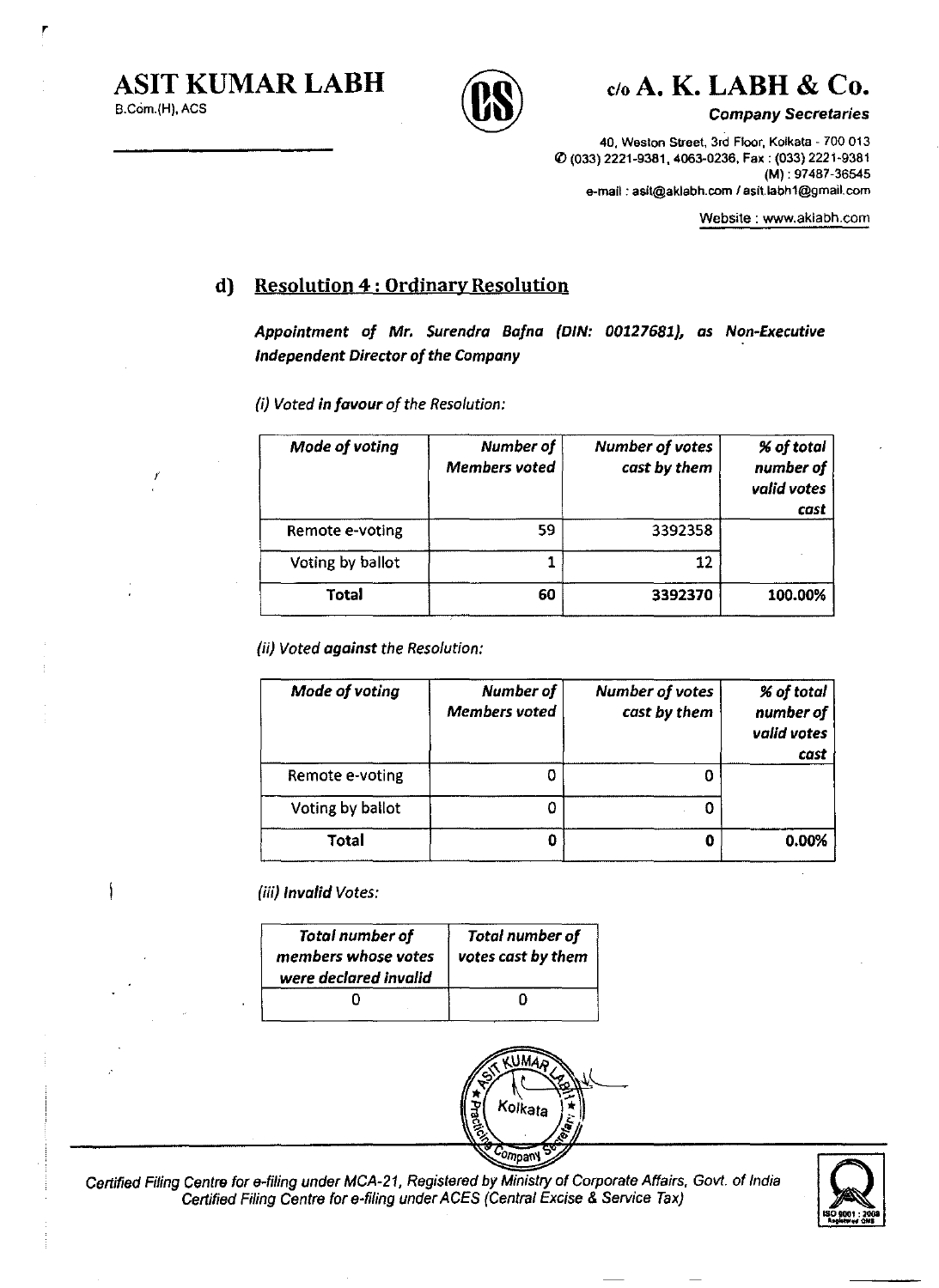



**Company Secretaries** 

40, Weston Street, 3rd Floor, Kolkata - 700 013 !() (033) 2221-9361,4063-0236, Fax: (033) 2221-9361 (M) : 97487-36545 e-mail: asit@aklabh.com / asit.labh1@gmail.com

Website: www.aklabh.com

## e) Resolution 5 : Ordinary Resolution

Appointment of Mr\_ Kamal Koomar Jain (DIN: *00551662),* as Non-Executive Independent Director of the Company

(i) Voted In favour of the Resolution:

| Mode of voting   | Number of<br><b>Members</b> voted | <b>Number of votes</b><br>cast by them | % of total<br>number of<br>valid votes<br>cast |
|------------------|-----------------------------------|----------------------------------------|------------------------------------------------|
| Remote e-voting  | 59                                | 3392358                                |                                                |
| Voting by ballot |                                   | 12                                     |                                                |
| Total            | 60                                | 3392370                                | 100.00%                                        |

(ii) Voted against the Resolution:

| Mode of voting   | Number of<br><b>Members voted</b> | Number of votes<br>cast by them | % of total<br>number of<br>valid votes<br>cast |
|------------------|-----------------------------------|---------------------------------|------------------------------------------------|
| Remote e-voting  |                                   |                                 |                                                |
| Voting by ballot |                                   |                                 |                                                |
| Total            |                                   | O                               | 0.00%                                          |

*(iii)* Invalid Votes:

| Total number of       | <b>Total number of</b> |
|-----------------------|------------------------|
| members whose votes   | votes cast by them     |
| were declared invalid | $\mathbb{I}$           |
|                       |                        |



Certified Filing Centre for e-filing under MCA-21, Registered by Ministry of Corporate Affairs, Govt. of India Certified Filing Centre for e-filing under ACES (Central Excise & Service Tax)

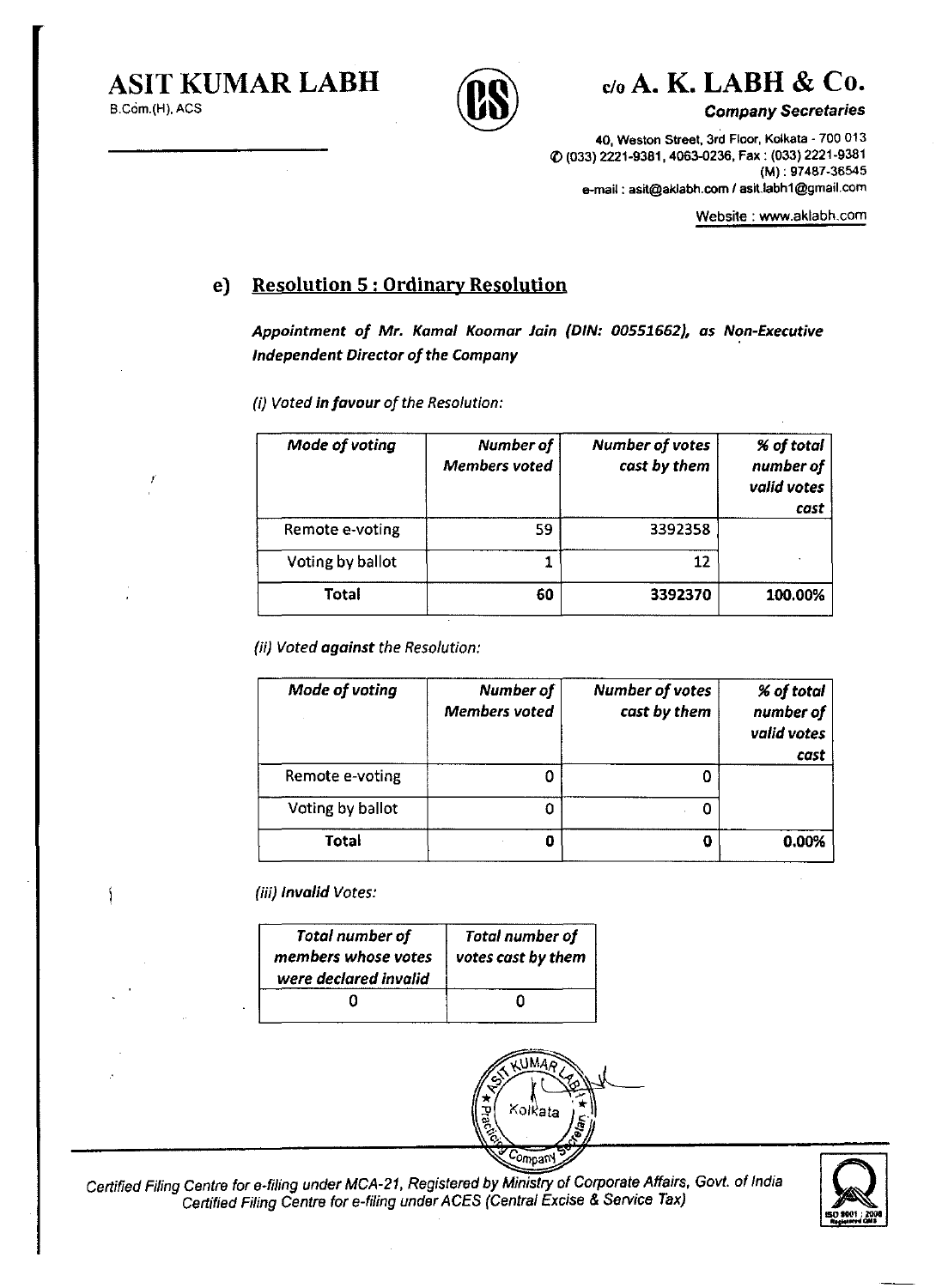B,Com,(H). ACS

I

∮



ASIT KUMAR LABH  $\cap$   $\cap$   $\circ$   $\circ$  A. K. LABH & Co.

Company Secretaries

40. Weston Street. 3rd Floor. Koikata - 700 013 III (033) 2221-9381. 4063-0236. Fax: (033) 2221-9381 (M): 97487-36545 e-mail: asit@aldabh.com/asit.labhl@gmail.com

Website: www.aklabh.com

## t) Resolution 6 ; Ordinary Resolution

Appointment of Mr. Sanjay Kumar Shaw (DIN: 08507089), as Non-Executive Independent Director of the Company

(i) Voted In favour of the Resolution:

| Mode of voting   | Number of<br><b>Members voted</b> | <b>Number of votes</b><br>cast by them | % of total<br>number of<br>valid votes<br>cast |
|------------------|-----------------------------------|----------------------------------------|------------------------------------------------|
| Remote e-voting  | 59                                | 3392358                                |                                                |
| Voting by ballot | - 1                               | 12                                     |                                                |
| Total            | 60                                | 3392370                                | 100.00%                                        |

(ii) Voted against the Resolution:

| Mode of voting   | Number of<br><b>Members voted</b> | <b>Number of votes</b><br>cast by them | <b>% of total</b><br>number of<br>valid votes<br>cast |
|------------------|-----------------------------------|----------------------------------------|-------------------------------------------------------|
| Remote e-voting  |                                   |                                        |                                                       |
| Voting by ballot |                                   |                                        |                                                       |
| Total            |                                   | O                                      | 0.00%                                                 |

(iii) Invalid Votes:

| <b>Total number of</b><br>members whose votes<br>were declared invalid | <b>Total number of</b><br>votes cast by them |
|------------------------------------------------------------------------|----------------------------------------------|
|                                                                        |                                              |



Certified Filing Centre for e-filing under MCA-21, Registered by Ministry of Corporate Affairs. Govt, of India Certified Filing Centre for e-filing under ACES (Central Excise & Service Tax)

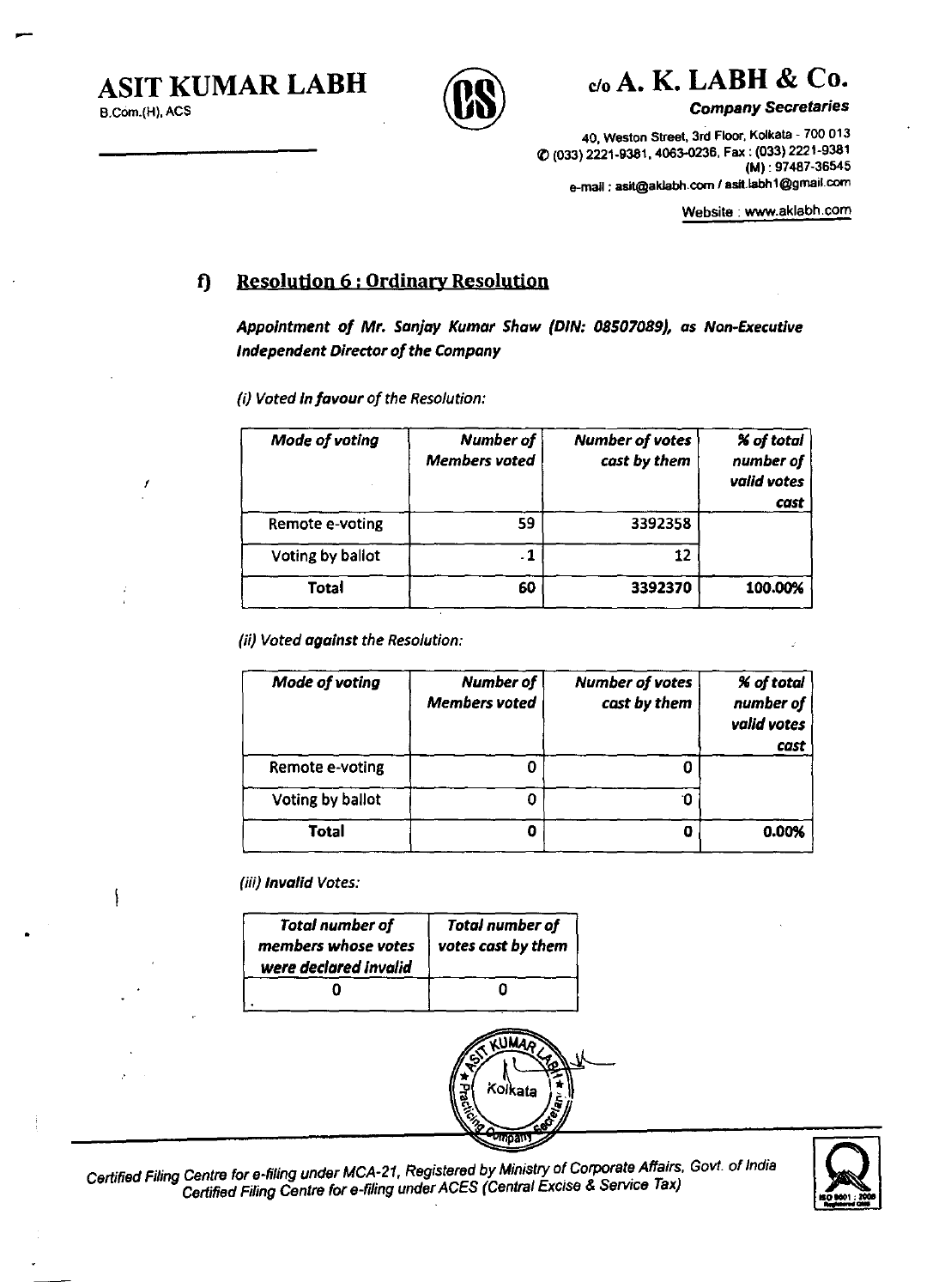**ASIT KUMAR LABH** 



*c/oA.* **K. LABH & Co.** 

Company Secretaries

40, Weston Street, 3rd Floor, Kolkala - 700 013 ([) (033) 2221-9381, 4063-0236, Fax: (033) 2221-9381 (M) : 97487-36545 e-mail: asit@aklabh.com/asit.labhl@gmail.com

Website: www.akiabh.com

- 8. All the resolutions proposed hereinabove have been passed with requisite majority,
- 9. The physical ballot forms, remote e-voting register and other related papers / registers and records shall remain in my safe custody until the Chairman of the meeting considers, approves and signs the minutes in this regard and thereafter it will be handed over to Company Secretary as authorised by the Board of Directors for safe keeping.

Thanking You,

Yours truly

Í

fait Lumar Guy

*Practicing Company Secretary*  ACS - 32891 / CP No. - 14664

**ANNU** Kolkata Compan

Place: Kolkata Dated: 25,09.2019



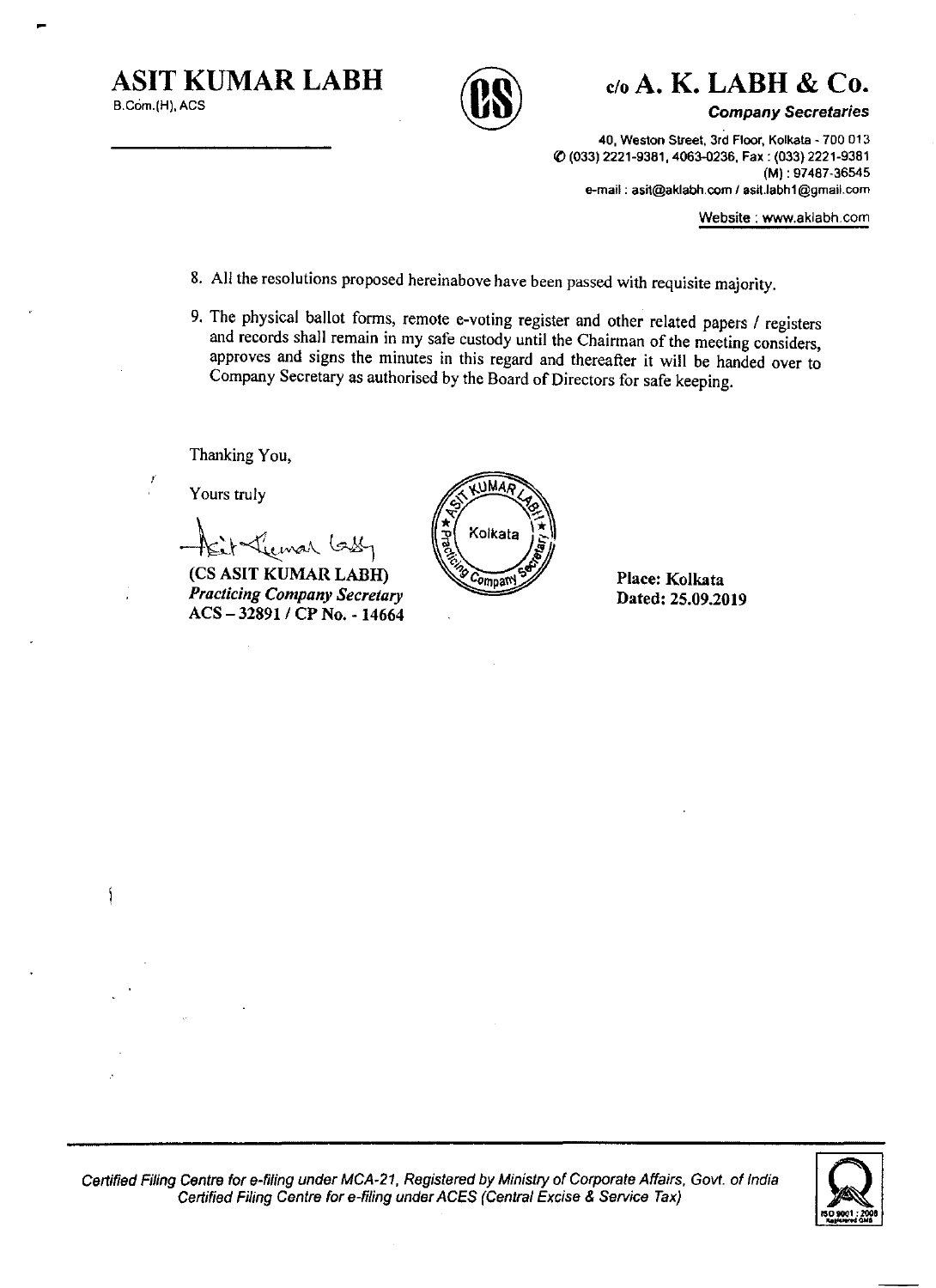# **ASIT KUMAR LABH**

B.Com.(H), ACS

-1



⊙alcutta

# c/o **A. K. LABH & Co.**

#### **Company** *Secretaries*

40, Weston Street, 3rd Floor, Kolkata - 700 013 q, (033) 2221-9381, 4063-0236, Fax: (033) 2221-9381 (M) : 97487-36545 e-mail: asit@aklabh.com / asit.labh1@gmail.com

Website: www.aklabh.com

*Witness:* 

1. Dayot

*(Anushree Dasgup/a)*  28/N, Dwijen Mukherjee Road Behala, Kolkata - 700060

2. Rachara Agarrical.

*(Rachana Agarwal)*  162/2, Benaras Road Salkia, Howrah - 711106

UM4. Kolkata **Company** 

**Received the Report of the Scrutinizer** For Zenith Exports Limited

*ikyam Kumgr Mishre\_* (Vikkam Mishra) Company Secretary



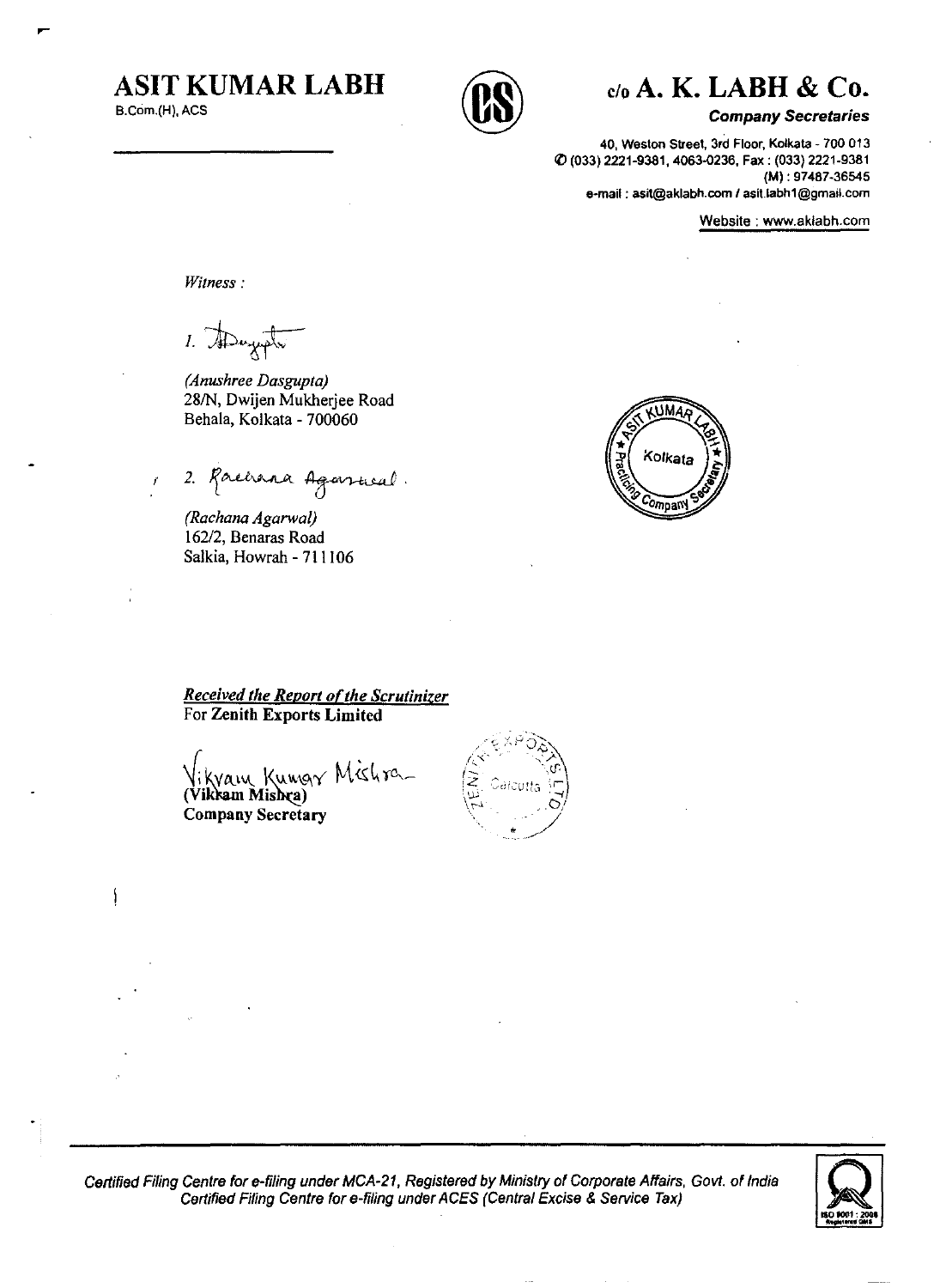## ZENITH EXPORTS LIMITED

 $\bar{z}$ 

ميين

 $\epsilon$ 

 $\bar{\mathcal{A}}$ 

 $\sim$ 

| Disclosure of voting results by listed entities in terms of Clause 44(3) of the Listing Agreement |                       |
|---------------------------------------------------------------------------------------------------|-----------------------|
| Date of the AGM                                                                                   | 24.09.2019            |
| Total number of shareholders on Cut-off date 17.09.2019                                           | 1734                  |
| No. of Shareholders present in the meeting either in person or through                            |                       |
| proxy:                                                                                            |                       |
| <b>Promoters and Promoter Group</b>                                                               |                       |
| <b>Public</b>                                                                                     | 39                    |
| No.of Shareholders attended the meeting through Video Conferencing                                |                       |
| <b>Promoters and Promoter Group</b>                                                               | <b>Not Applicable</b> |
| Public                                                                                            | Not Applicable        |

 $\sim$ 

 $\sigma_{\rm{max}}$ 

 $\sim$ 

 $\hat{\phantom{a}}$ 

 $\ddot{\phantom{a}}$ 

 $\bar{\mathcal{A}}$ 

昌巴 19, R. N. Mukherjee Road, Kolkata - 700 001, India<br>Telephone : 2248-7071, 2248-6936<br>- Fax : 91-33-2243-9003 **Exports** L<br>T **Tulling** 

CIN : L24294WB1981PLC033902<br>Effridil : sec@zenithexportsltd.net<br>E-mail : sec@zenithexportsltd.net

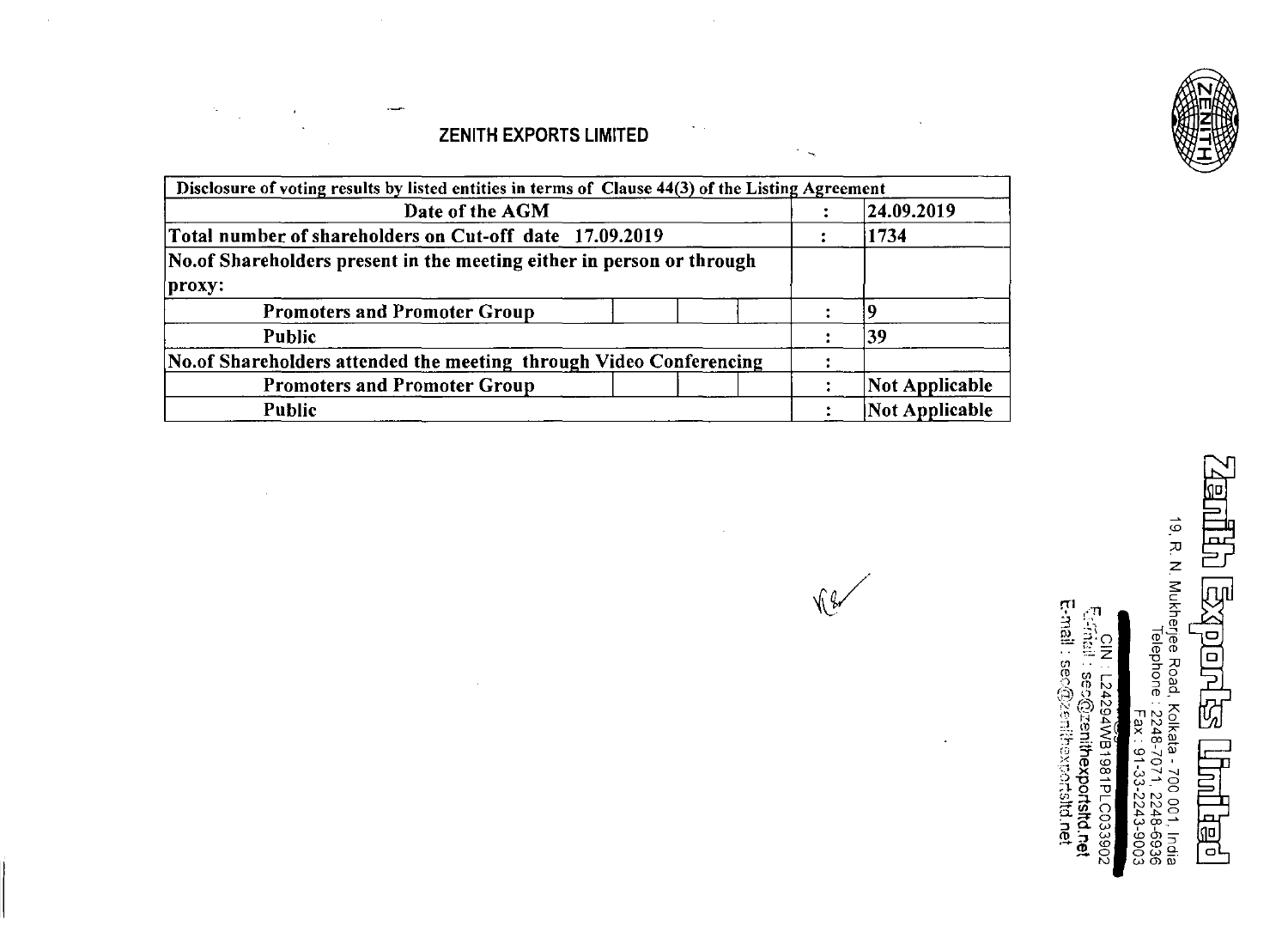#### Details of Agenda :

 $\mathcal{O}(\mathcal{O}_{\mathcal{A}})$ 

 $\mathcal{L}^{\text{max}}_{\text{max}}$  and  $\mathcal{L}^{\text{max}}_{\text{max}}$ 

 $\ddot{\phantom{a}}$  .

#### seolution No. 1 - To ready consider in Encorp. Exploration of the political concern light of North Collection of the March 2015, log the March 2015 of the Board in<br>of Directors and Auditors the non-second concerns and the Ordinary Resolution required (Ordinary/ Special) Whether Promoter/ Promoter group are interested in  $N<sub>o</sub>$

 $\sim 100$ 

 $\mathcal{L}_{\mathbf{X}}$ 

the agenda/ resolution ? AMICARALA bMom Т.

| Category                     | <b>Mode of Voting</b>         | <b>No.of shares</b> | No.of votes   % of Votes |              | No.of Votes - | No.of   | % of Votes in     | <b>% of Votes</b>            |
|------------------------------|-------------------------------|---------------------|--------------------------|--------------|---------------|---------|-------------------|------------------------------|
|                              |                               | held                | polled                   | Polled on    | in favour     | Votes   | favour on votes   | against on                   |
|                              |                               | $\left(1\right)$    | (2)                      | outstandin i | (4)           | against | polled            | votes                        |
|                              |                               |                     |                          | g shares     |               | (5)     | (6)=[(4)/(2)]*100 | polled                       |
|                              |                               |                     |                          | $(3) =$      |               |         |                   | $ (7)=[(5)/(2)]$             |
|                              |                               |                     |                          | [(2)/(1)]*1  |               |         |                   | *100                         |
|                              |                               |                     |                          | 00           |               |         |                   |                              |
| Promoter and Promoter Group  | E-Voting                      |                     | 2792556                  | 100.00       | 2792556       | ΩI      | 100.00            |                              |
|                              | iPoll                         | 2792556             |                          |              |               |         |                   |                              |
|                              | Postal Ballot (if applicable) |                     |                          |              |               |         |                   |                              |
|                              | Total                         | 2792556             | 2792556                  | 100.00       | 2792556       | o       | 100.00            | 0.00                         |
| <b>Public - Institutions</b> | E-Voting                      |                     |                          |              |               |         |                   |                              |
|                              | Poli                          |                     |                          |              |               |         |                   |                              |
|                              | Postal Ballot (if applicable) |                     |                          |              |               |         |                   |                              |
|                              | Total                         |                     |                          |              |               |         |                   |                              |
| Public -Non Institutions     | E-Voting                      |                     | 599802                   | 23.03        | 599802        | ٥Ι      | 100.00            |                              |
|                              | i Poll                        | 2604794             |                          |              |               |         |                   | 0.00<br>0.00<br>0.00<br>0.00 |
|                              | Postal Ballot (if applicable) |                     | 12                       |              | 12            | ۵I      | 100.00            |                              |
|                              | Total                         | 2604794             | 599814                   | 23.03        | 599814        | ٥I      | 100.00            |                              |
|                              |                               |                     |                          |              |               |         |                   |                              |
| Total                        |                               | 5397350             | 3392370                  | 62.85        | 3392370       | οı      | 100.00            | 0.00                         |

 $\sim 10$ 

 $M_{\odot}$ 

 $\sim$ 

 $\sim$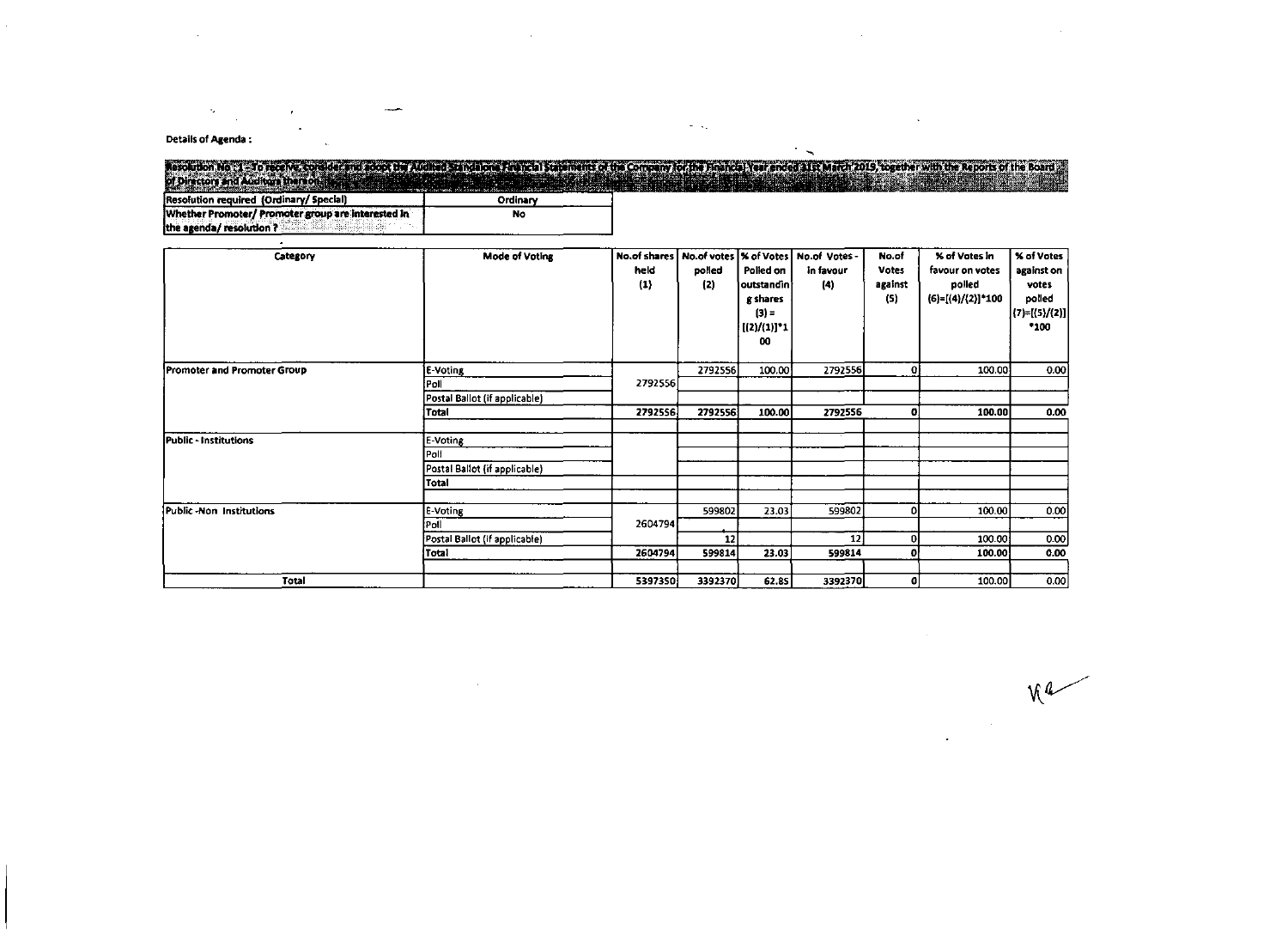| $\sim$ $\sim$<br>turile on a strugich als since a school Machinia countibility albumidation. How out the trans that the spin transformation of the second community of the second community of the second community of the second community o<br>Resolution required (Ordinary/Special)<br>Ordinary |
|-----------------------------------------------------------------------------------------------------------------------------------------------------------------------------------------------------------------------------------------------------------------------------------------------------|
|                                                                                                                                                                                                                                                                                                     |
|                                                                                                                                                                                                                                                                                                     |
|                                                                                                                                                                                                                                                                                                     |
|                                                                                                                                                                                                                                                                                                     |
|                                                                                                                                                                                                                                                                                                     |
| Whether Promoter/ Promoter group are interested in<br>NO.                                                                                                                                                                                                                                           |
| sgenda/resolution ? and statistic and the statistic                                                                                                                                                                                                                                                 |

 $\mathcal{L}^{\text{max}}_{\text{max}}$  , where  $\mathcal{L}^{\text{max}}_{\text{max}}$ 

 $\mathcal{L}^{\text{max}}_{\text{max}}$ 

 $\label{eq:3.1} \frac{1}{\sqrt{2}}\int_{\mathbb{R}^{3}}\left|\frac{d\mathbf{x}}{d\mathbf{x}}\right|^{2}d\mathbf{x}^{2}d\mathbf{x}^{2}d\mathbf{x}^{2}d\mathbf{x}^{2}d\mathbf{x}^{2}d\mathbf{x}^{2}d\mathbf{x}^{2}d\mathbf{x}^{2}d\mathbf{x}^{2}d\mathbf{x}^{2}d\mathbf{x}^{2}d\mathbf{x}^{2}d\mathbf{x}^{2}d\mathbf{x}^{2}d\mathbf{x}^{2}d\mathbf{x}^{2}d\mathbf{x}^{2}d\mathbf{x}^{2}d\math$ 

| Category                       | <b>Mode of Voting</b>         | No.of shares   No.of votes   % of Votes   No.of Votes |         |             |                   | No.of        | % of Votes in     | % of Votes         |
|--------------------------------|-------------------------------|-------------------------------------------------------|---------|-------------|-------------------|--------------|-------------------|--------------------|
|                                |                               | held                                                  | polled  | Polled on   | In favour         | <b>Votes</b> | favour on votes   | against on         |
|                                |                               | (1)                                                   | (2)     | outstandin  | (4)               | against      | polled            | votes              |
|                                |                               |                                                       |         | g shares    |                   | (5)          | (6)=[(4)/(2)]*100 | polled             |
|                                |                               |                                                       |         | $(3) =$     |                   |              |                   | $ (7) = [(5)/(2)]$ |
|                                |                               |                                                       |         | [(2)/(1)]*1 |                   |              |                   | *100               |
|                                |                               |                                                       |         | 00          |                   |              |                   |                    |
|                                |                               |                                                       |         |             |                   |              |                   |                    |
| Promoter and Promoter Group    | E-Voting                      |                                                       | 2163406 | 77.47       | 2163406           | ٥I           | 100.00            | 0.00               |
|                                | Poll                          | 2792556                                               |         |             |                   |              |                   |                    |
|                                | Postal Ballot (if applicable) |                                                       |         |             |                   |              |                   |                    |
|                                | Total                         | 2792556                                               | 2163406 | 77.47       | 2163406           | ΩI           | 100.00            | 0.00               |
|                                |                               |                                                       |         |             |                   |              |                   |                    |
| <b>Public - Institutions</b>   | E-Voting                      |                                                       |         |             |                   |              |                   |                    |
|                                | Poll                          |                                                       |         |             |                   |              |                   |                    |
|                                | Postal Ballot (if applicable) |                                                       |         |             |                   |              |                   |                    |
|                                | Total                         |                                                       |         |             |                   |              |                   |                    |
|                                |                               |                                                       |         |             |                   |              |                   |                    |
| <b>Public-Non Institutions</b> | E-Voting                      |                                                       | 599802  | 23.03       | 599802            | ΩI           | 100.00            | 0.00               |
|                                | Poll                          | 2604794                                               |         |             |                   |              |                   |                    |
|                                | Postal Ballot (if applicable) |                                                       | 12      |             | $12 \overline{ }$ | οı           | 100.00            | 0.00               |
|                                | Total                         | 2604794                                               | 599814  | 23.03       | 599814            | o            | 100.00            | 0.00               |
|                                |                               |                                                       |         |             |                   |              |                   |                    |
| Total                          |                               | 5397350                                               | 2763220 | 51.20       | 2763220           | ΩI           | 100.00            | 0.00               |

 $\mathcal{L}^{\text{max}}_{\text{max}}$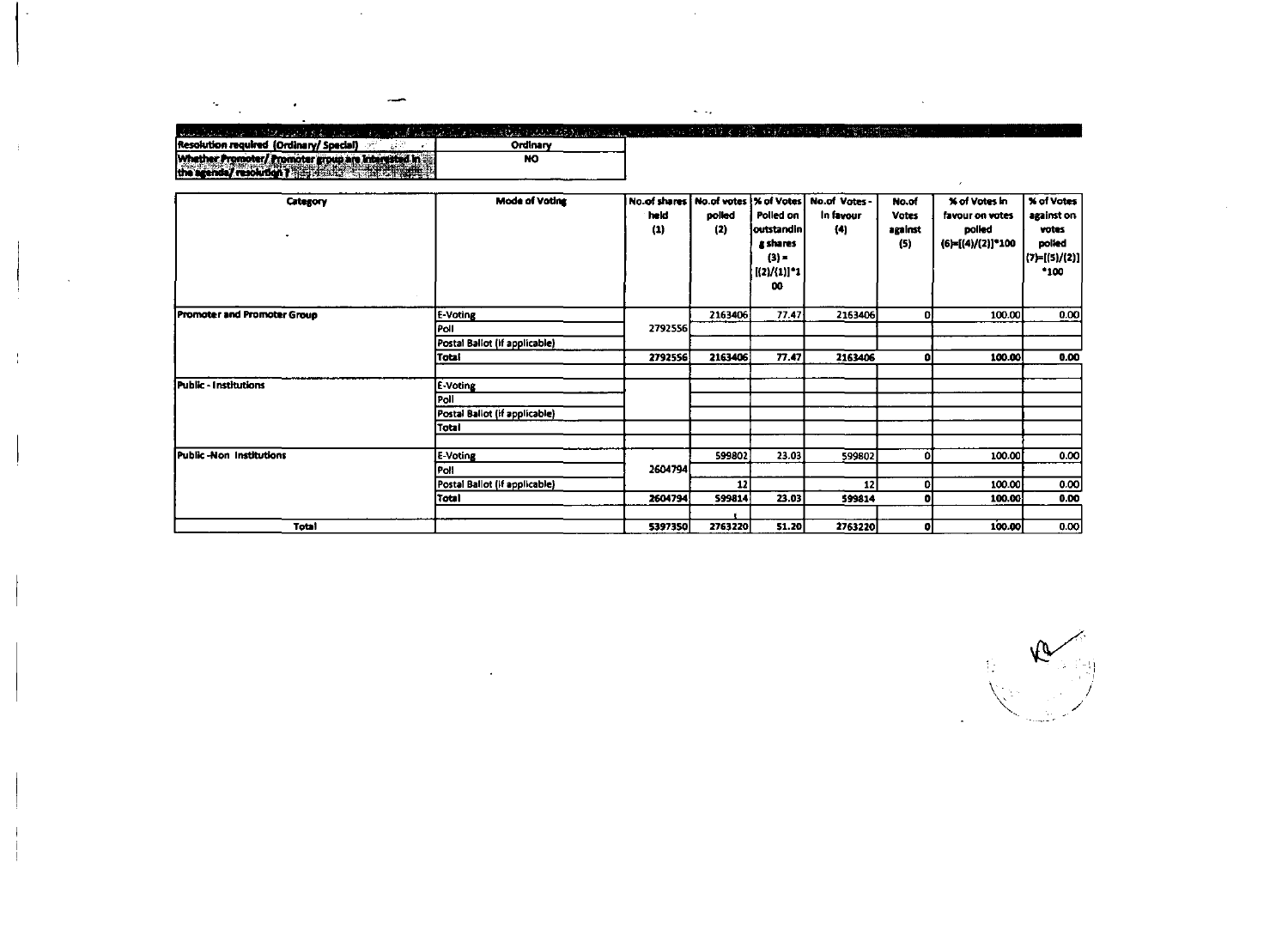| ---                                                |           |                                                                                                                                                                                                                                |
|----------------------------------------------------|-----------|--------------------------------------------------------------------------------------------------------------------------------------------------------------------------------------------------------------------------------|
|                                                    |           |                                                                                                                                                                                                                                |
|                                                    |           |                                                                                                                                                                                                                                |
|                                                    |           | A CONTROLS Application Caller Contra Canal A Sance Coll 20055570Passacreption and contract the contract of the contract of the contract of the contract of the contract of the contract of the contract of the contract of the |
| (Resolution required (Ordinary/ Special)           | Special   |                                                                                                                                                                                                                                |
| Whether Promoter/ Promoter group are interested in | <b>NO</b> |                                                                                                                                                                                                                                |
| ithe agenda/ resolution $\zeta$                    |           |                                                                                                                                                                                                                                |

 $\mathcal{F}^{\mathcal{A}}_{\mathcal{A}}$  , and the set of  $\mathcal{F}^{\mathcal{A}}_{\mathcal{A}}$  , and the set of  $\mathcal{F}^{\mathcal{A}}_{\mathcal{A}}$  , and the set of  $\mathcal{F}^{\mathcal{A}}_{\mathcal{A}}$  , and the set of  $\mathcal{F}^{\mathcal{A}}_{\mathcal{A}}$ 

| Category                    | <b>Mode of Voting</b>         | held<br>$\left( 1\right)$ | polled<br>(2) | Polied on<br>outstandin                     | No.of shares   No.of votes   % of Votes   No.of Votes -<br>in favour<br>(4) | No.of<br><b>Votes</b><br>against | <b>X</b> of Votes in<br>favour on votes<br>polled | <b>% of Votes</b><br>against on<br>votes |
|-----------------------------|-------------------------------|---------------------------|---------------|---------------------------------------------|-----------------------------------------------------------------------------|----------------------------------|---------------------------------------------------|------------------------------------------|
| $\bullet$                   |                               |                           |               | g shares<br>$(3) =$<br>  [(2)/(1)] *1<br>00 |                                                                             | (5)                              | (6)=[(4)/(2)]*100                                 | polled<br>$(7)=[(5)/(2)]$<br>*100        |
| Promoter and Promoter Group | E-Voting                      |                           | 2792556       | 100.00                                      | 2792556                                                                     |                                  | 100.00                                            | 0.00                                     |
|                             | Poll                          | 2792556                   |               |                                             |                                                                             |                                  |                                                   |                                          |
|                             | Postal Ballot (if applicable) |                           |               |                                             |                                                                             |                                  |                                                   |                                          |
|                             | Total                         | 2792556                   | 2792556       | 100.00                                      | 2792556                                                                     |                                  | 100.00                                            | 0.00                                     |
| Public - Institutions       | E-Voting                      |                           |               |                                             |                                                                             |                                  |                                                   |                                          |
|                             | Poll                          |                           |               |                                             |                                                                             |                                  |                                                   |                                          |
|                             | Postal Ballot (if applicable) |                           |               |                                             |                                                                             |                                  |                                                   |                                          |
|                             | Total                         |                           |               |                                             |                                                                             |                                  |                                                   |                                          |
| Public - Non Institutions   | E-Voting                      |                           | 599802        | 23.03                                       | 599802                                                                      |                                  | 100.00                                            | 0.00                                     |
|                             | Poli                          | 2604794                   |               |                                             |                                                                             |                                  |                                                   |                                          |
|                             | Postal Ballot (if applicable) |                           | 12            |                                             | 12                                                                          |                                  | 100.00                                            | 0.00                                     |
|                             | Total                         | 2604794                   | 599814        | 23.03                                       | 599814                                                                      |                                  | 100.00                                            | 0.00                                     |
| <b>Total</b>                |                               | 5397350                   | 3392370       | 62.85                                       | 3392370                                                                     | n                                | 100.00                                            | 0.00                                     |

 $rac{1}{2}$ 

the contract of the contract of the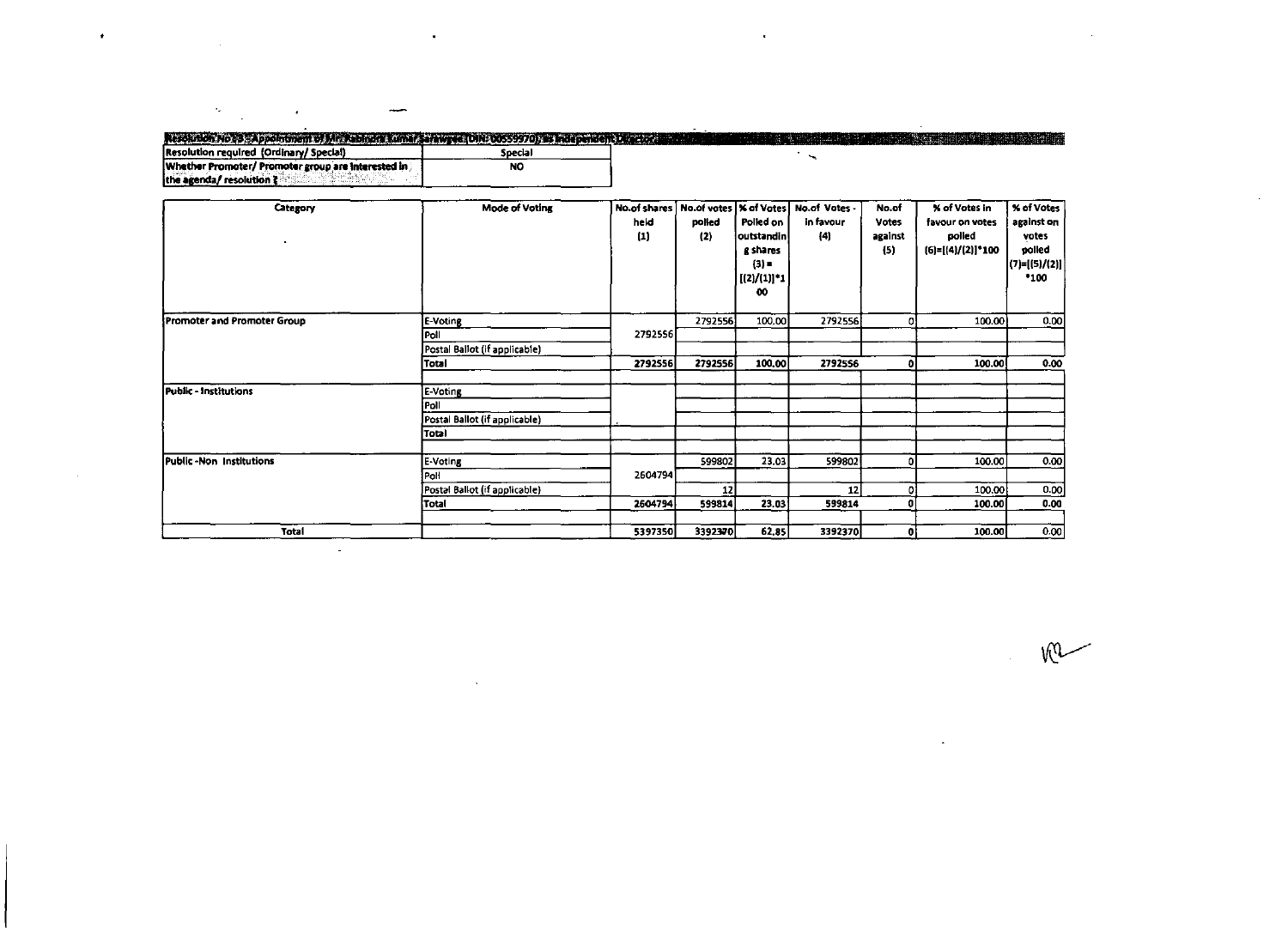#### THE REPORT OF THE ANNUAL PROPERTY OF THE PROPERTY  $\sim$   $\sim$ Resolution required (Ordinary/ Special) [19] [19] Special Special Special Special Special Special Special Special Special Special Special Special Special Special Special Special Special Special Special Special Special Spec NO the agenda/ resolution 1 and Interested Interests

÷.

 $\label{eq:1} \frac{\partial \mathbf{v}}{\partial \mathbf{v}} = \frac{1}{\sqrt{2\pi}} \left( \frac{\partial \mathbf{v}}{\partial \mathbf{v}} + \frac{\partial \mathbf{v}}{\partial \mathbf{v}} \right) \mathbf{v} \, ,$ 

 $\overline{\phantom{a}}$ 

 $\mathcal{A}$ 

 $\sim 100$ 

| Category<br>٠                | <b>Mode of Voting</b>         | <b>No.of shares</b><br>held<br>$\left( 1\right)$ | polled<br>$\{2\}$ | Polled on<br> outstandin <br>g shares<br>$(3) =$<br>$[(2)/(1)]$ *1<br>00 | No.of votes  % of Votes   No.of Votes -<br>in favour<br>(4) | No.of<br>Votes<br>against<br>(5) | <b>X</b> of Votes in<br>favour on votes<br>polled<br>$(6)=[(4)/(2)]$ *100 | <b>X of Votes</b><br>against on<br>votes<br>polled<br>$(7)=[(5)/(2)]$<br>*100 |
|------------------------------|-------------------------------|--------------------------------------------------|-------------------|--------------------------------------------------------------------------|-------------------------------------------------------------|----------------------------------|---------------------------------------------------------------------------|-------------------------------------------------------------------------------|
| Promoter and Promoter Group  | E-Voting<br>Poli              | 2792556                                          | 2792556           | 100.00                                                                   | 2792556                                                     | $\mathbf{0}$                     | 100.00                                                                    | 0.00                                                                          |
|                              | Postal Ballot (if applicable) |                                                  |                   |                                                                          |                                                             |                                  |                                                                           |                                                                               |
|                              | <b>Total</b>                  | 2792556                                          | 2792556           | 100.00                                                                   | 2792556                                                     | ΩI                               | 100.00                                                                    | 0.00                                                                          |
|                              |                               |                                                  |                   |                                                                          |                                                             |                                  |                                                                           |                                                                               |
| <b>Public - Institutions</b> | E-Voting                      |                                                  |                   |                                                                          |                                                             |                                  |                                                                           |                                                                               |
|                              | Poll                          |                                                  |                   |                                                                          |                                                             |                                  |                                                                           |                                                                               |
|                              | Postal Ballot (if applicable) |                                                  |                   |                                                                          |                                                             |                                  |                                                                           |                                                                               |
|                              | Total                         |                                                  |                   |                                                                          |                                                             |                                  |                                                                           |                                                                               |
| Public-Non Institutions      | E-Voting                      |                                                  | 599802            | 23.03                                                                    | 599802                                                      | ٥I                               | 100.00                                                                    | 0.00                                                                          |
|                              | Poll                          | 2604794                                          |                   |                                                                          |                                                             |                                  |                                                                           |                                                                               |
|                              | Postal Ballot (if applicable) |                                                  | 12                |                                                                          | 12                                                          | 0                                | 100.00                                                                    | 0.00                                                                          |
|                              | Total                         | 2604794                                          | 599814            | 23.03                                                                    | 599814                                                      | $\mathbf{0}$                     | 100.00                                                                    | 0.00                                                                          |
| Total                        |                               | 5397350                                          | 3392370           | 62.85                                                                    | 3392370                                                     | οI                               | 100.00                                                                    | 0.00                                                                          |

 $42$ 

ä,

 $\Delta$ 

 $\ddot{\phantom{a}}$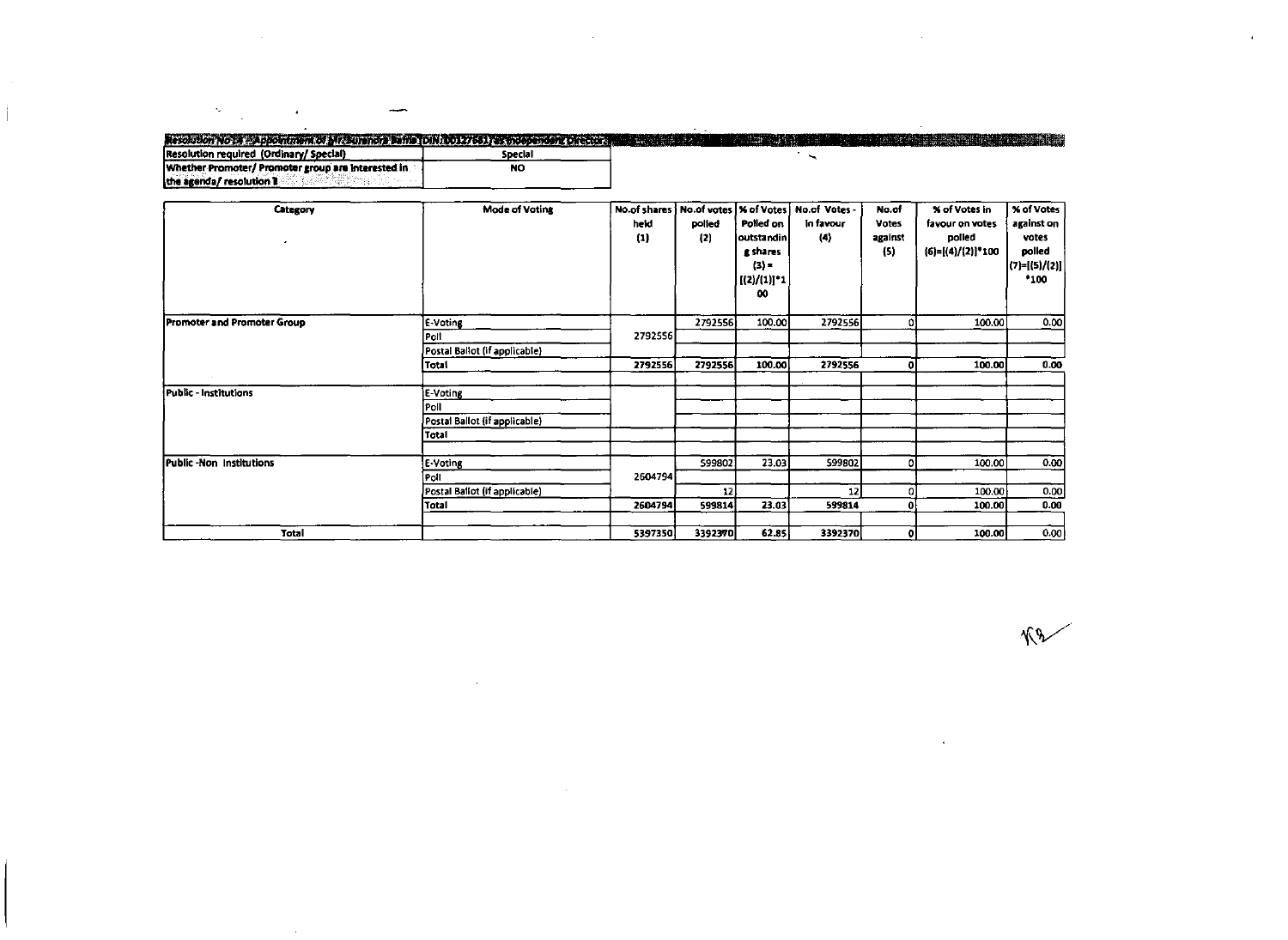### Resolution No. 5 : Appointment of Mr. Xam at Koomar fain (OIN: 00551662) as independent Director Case of the Construction required (Ordinary/ Special Section 1) Whether Promoter/ Promoter group are interested in<br>the agenda/ resolution ?  $\overline{NQ}$

 $\sim$ 

 $\overline{\phantom{a}}$ 

 $\label{eq:2.1} \frac{d\mathbf{y}}{dt} = \frac{1}{2} \left( \frac{d\mathbf{y}}{dt} - \frac{d\mathbf{y}}{dt} \right) \left( \frac{d\mathbf{y}}{dt} - \frac{d\mathbf{y}}{dt} \right)$ 

 $\mathcal{A}^{\pm}$ 

| Category<br>٠                      | <b>Mode of Voting</b>         | No.of shares<br>held<br>(1) | No.of votes   % of Votes  <br>polled<br>(2) | Polled on<br> outstandin <br>g shares<br>$(3) =$<br>  {(2)/(1)]*1<br>00 | No.of Votes -<br>in favour<br>(4) | No.of<br>Votes<br>against<br>(5) | <b>X of Votes in</b><br>favour on votes<br>polled<br>(6)=[(4)/(2)]*100 | <b>% of Votes</b><br>against on<br>votes<br>polled<br>(1)=[(5)/(2)] <br>$^{\bullet}100$ |
|------------------------------------|-------------------------------|-----------------------------|---------------------------------------------|-------------------------------------------------------------------------|-----------------------------------|----------------------------------|------------------------------------------------------------------------|-----------------------------------------------------------------------------------------|
| <b>Promoter and Promoter Group</b> | E-Voting                      |                             | 2792556                                     | 100.00                                                                  | 2792556                           | ٥I                               | 100.00                                                                 | 0.00                                                                                    |
|                                    | Poll                          | 2792556                     |                                             |                                                                         |                                   |                                  |                                                                        |                                                                                         |
|                                    | Postal Ballot (if applicable) |                             |                                             |                                                                         |                                   |                                  |                                                                        |                                                                                         |
|                                    | Total                         | 2792556                     | 2792556                                     | 100.00                                                                  | 2792556                           | 0                                | 100.00                                                                 | 0.00                                                                                    |
| Public - Institutions              | E-Voting                      |                             |                                             |                                                                         |                                   |                                  |                                                                        |                                                                                         |
|                                    | Poll                          |                             |                                             |                                                                         |                                   |                                  |                                                                        |                                                                                         |
|                                    | Postal Ballot (if applicable) |                             |                                             |                                                                         |                                   |                                  |                                                                        |                                                                                         |
|                                    | Total                         |                             |                                             |                                                                         |                                   |                                  |                                                                        |                                                                                         |
| Public -Non Institutions           | E-Voting                      |                             | 599802                                      | 23.03                                                                   | 599802                            | ٥I                               | 100.00                                                                 | 0.00                                                                                    |
|                                    | Poll                          | 2604794                     |                                             |                                                                         |                                   |                                  |                                                                        |                                                                                         |
|                                    | Postal Ballot (if applicable) |                             | 12 <sub>1</sub>                             |                                                                         | 12                                | 0                                | 100.00                                                                 | 0.00                                                                                    |
|                                    | Total                         | 2604794                     | 599814                                      | 23.03                                                                   | 599814                            | ٥i                               | 100.00                                                                 | 0.00                                                                                    |
|                                    |                               |                             |                                             |                                                                         |                                   |                                  |                                                                        |                                                                                         |
| Total                              |                               | 5397350                     | 3392370                                     | 62.85                                                                   | 3392370                           | οl                               | 100.00                                                                 | 0.00                                                                                    |

 $\sim$ 

 $\sim 100$ 

 $\Delta$ 

 $\sqrt{R}$